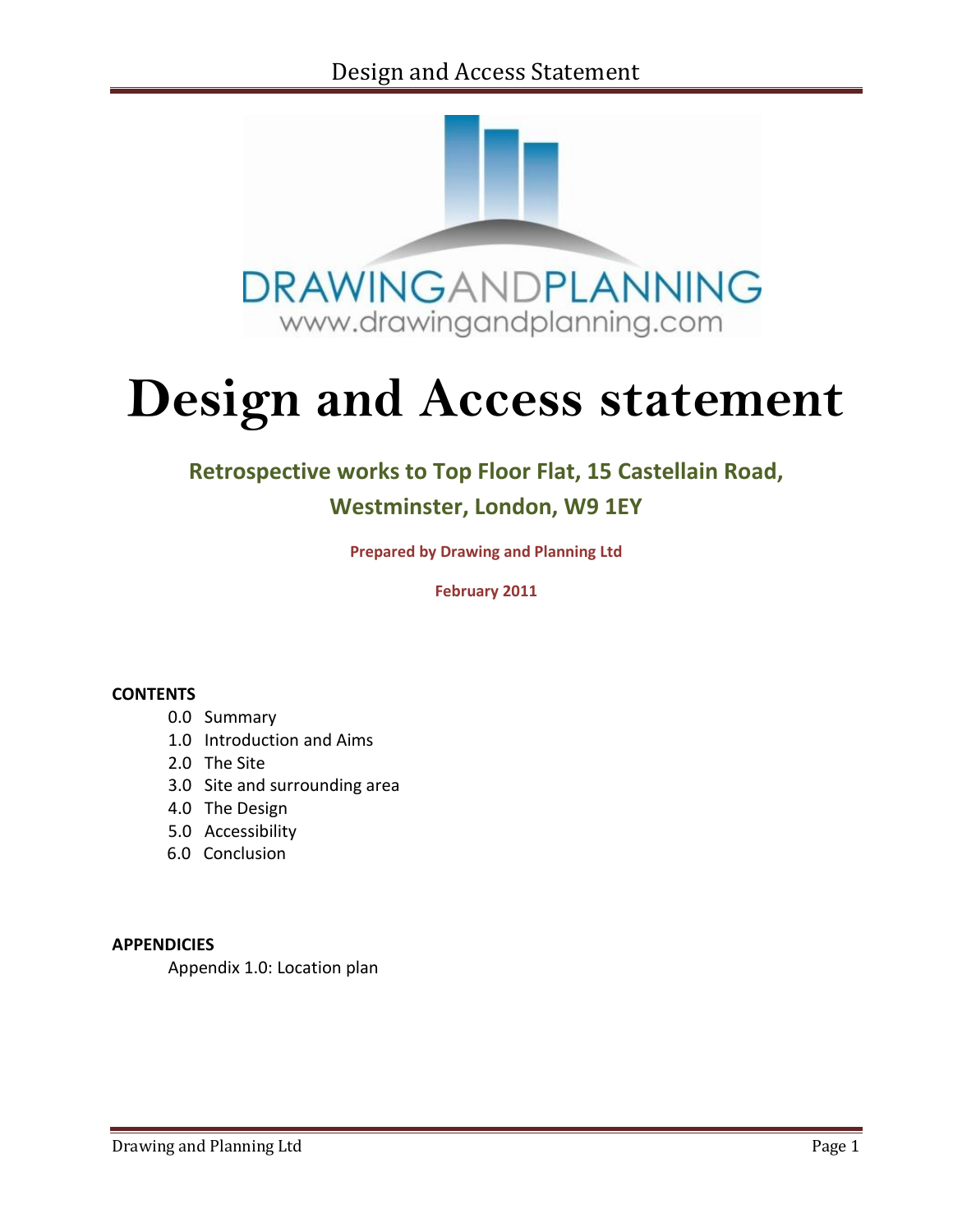## **0.0 Summary**

This supporting Design and Access Statement has been prepared by Drawing and Planning Ltd, Mercham House, 25-27 The Burroughs, Hendon, London, NW4 4AR (0208 202 3665), on behalf of the freeholder of the top Floor Flat, 15 Castellain Road, W9.

This statement accompanies a retrospective planning application to maintain the front dormers as existing.

## **1.0 Introduction and Aims**

This supporting Design and Access Statement has been prepared for the retrospective application at the Top Floor Flat, 15 Castellain Road, W9. The site is identified on the location plan in Appendix 1.0.

15 Castellain Road is located within the Maida Vale Conservation Area, however, the site not a Listed Building.

The current scheme has been design by Drawing and Planning Ltd and the detailed drawings to accompany this application are attached.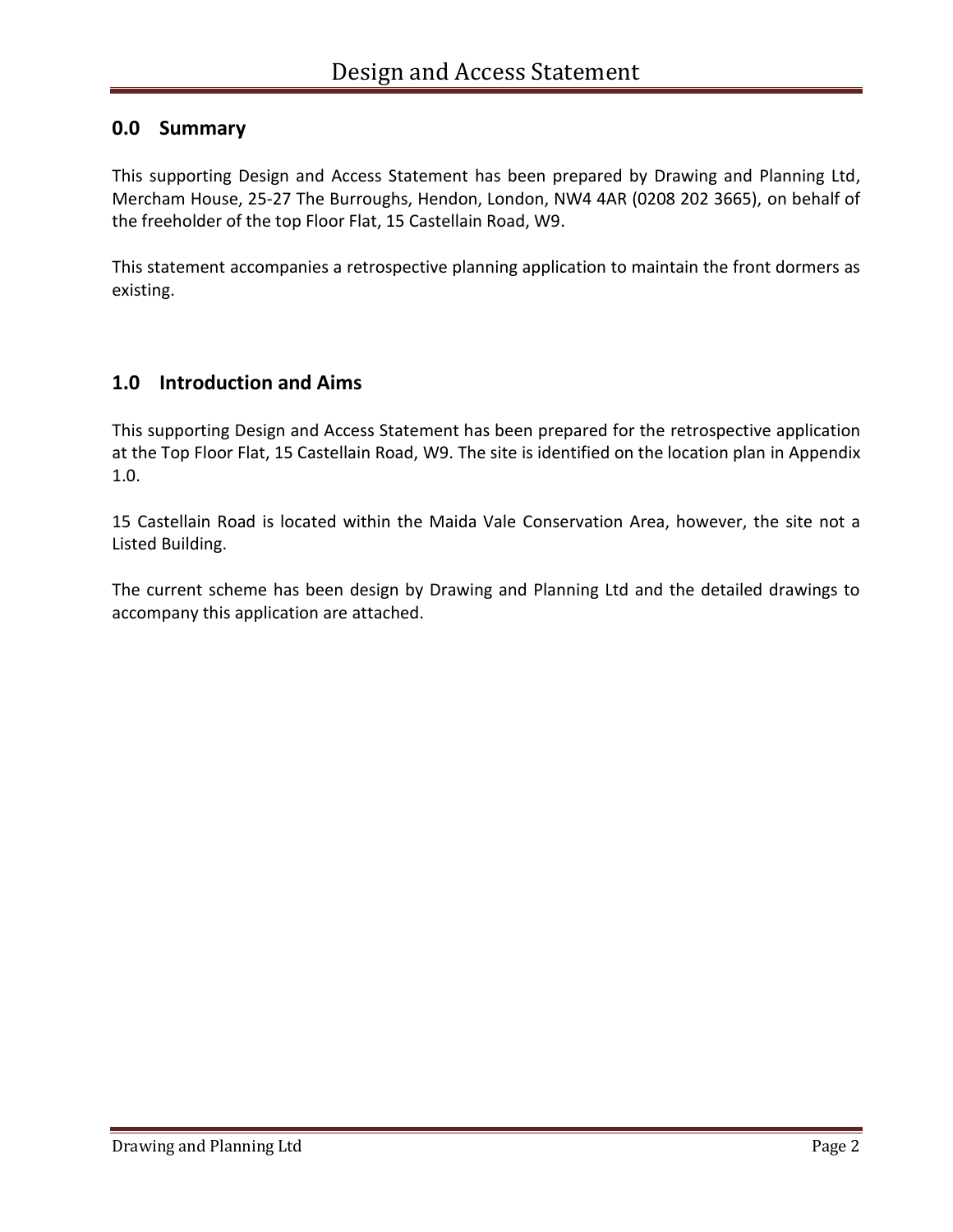# **2.0 The Site**

The site address is Top Floor Flat, 15 Castellain Road, Westminster, London, W9 1EY.





**Fig. 1- Existing view:** Front elevation showing flat roofed dormers in situation



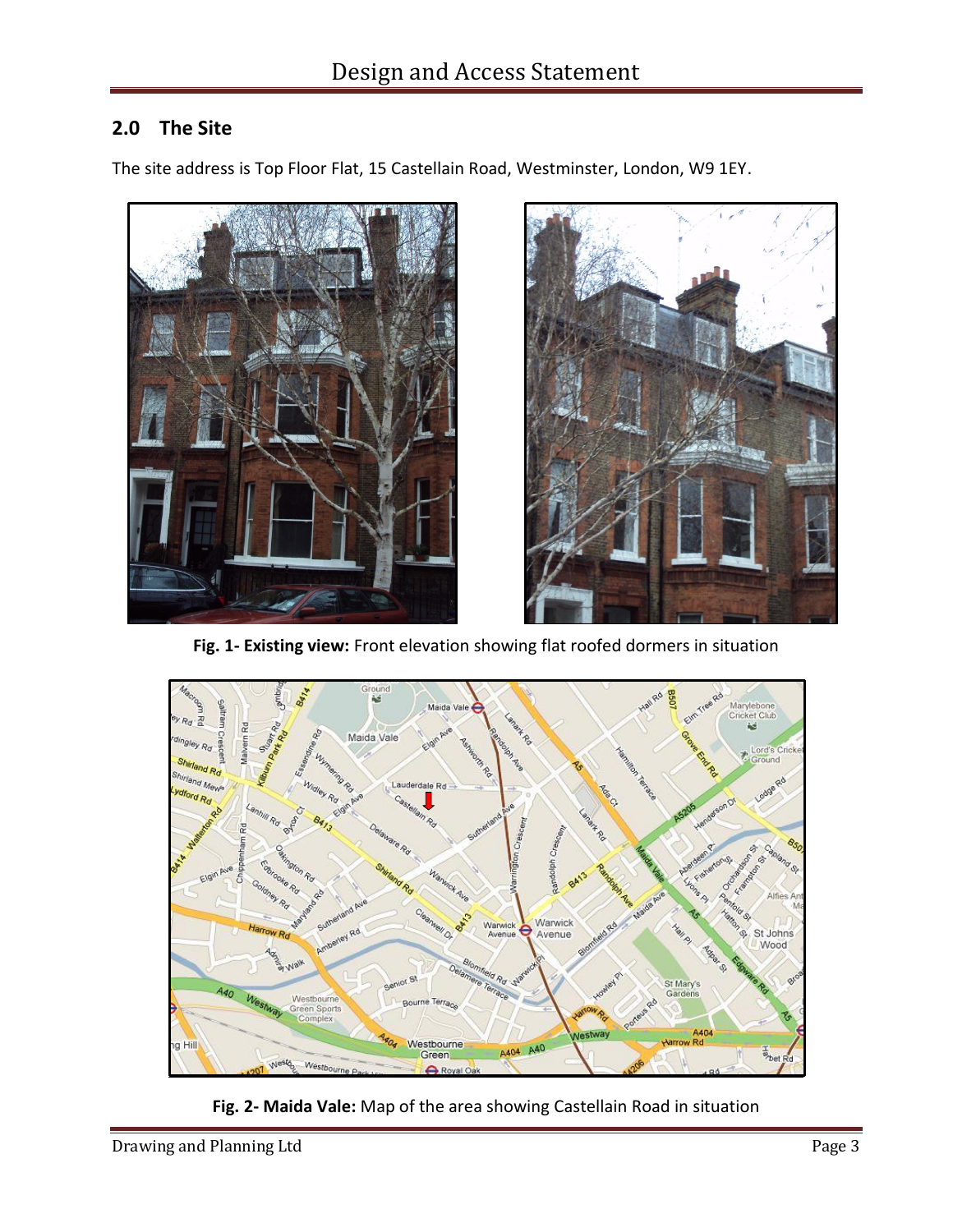## **3.0 Site and Surrounding Area**

#### Location:

The application site is shown on the site location plan in appendix 1.0.

#### The Site:

The subject property is a four storey terrace house previously converted into self-contained flats. The property is located on the main frontage of Castellain Road close to the junction with Pindock Mews and is a relatively quiet one-way street. The character of the local area is generally residential, with a mix of different house types and ages of construction.

Castellain Road is located within a larger residential community and is within walking distance to the Warwick Avenue and Maida Vale tube stations.

The subject property, situated within the centre of Maida Vale is of a brick built construction. The property boasts its front elevation onto Castellain Road with its triple storey front elevation projecting bays and a grey slate tiled pitched roof.

15 Castellain Road is currently arranged as four independent self-contained flats spread over the lower ground, ground, first and second floors.

#### Surrounding Area:

The area is well served by public transport with multiple bus routes within walking distance. Castellain Road is also conveniently located within walking distance to both Maida Vale & Warwick Avenue (Bakerloo Line) Tube Stations. The main shopping facilities are within A5 Edgware Road.

#### Landscaping:

No changes were carried out to the existing landscaping as a result of the development works, and there were no trees on the site that were affected by the works.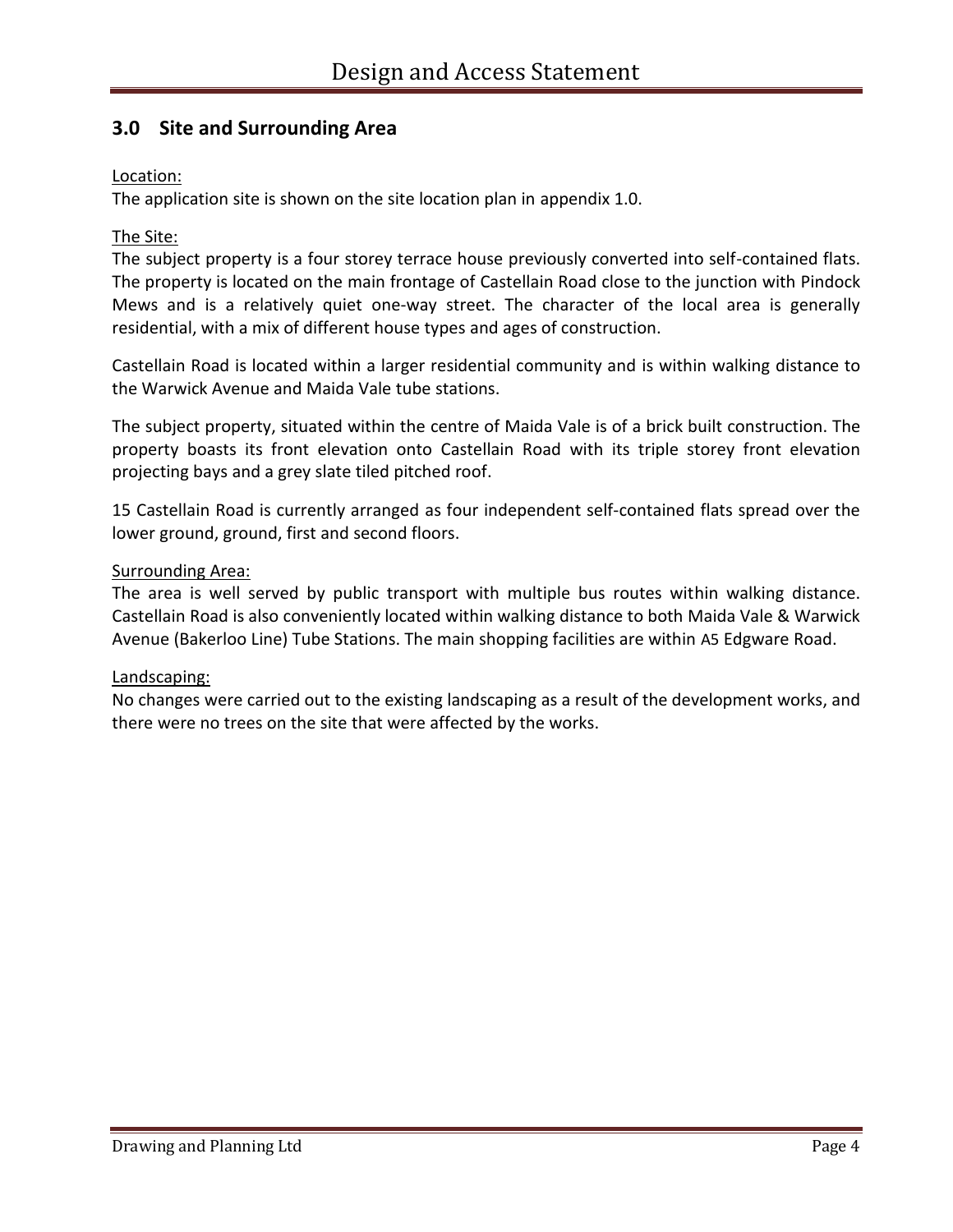## **4.0 The Design**

This application has been submitted retrospectively to maintain the two front dormers as existing.

The existing two dormer windows, constructed in late 2006 following planning permission granted in August 2006 were designed and built to the same style as the existing single dormer window which was in place prior to planning permission being granted.

The dormer windows were built with flat roofs in line with the original dormer. It is not felt that these new dormer windows detract from the overall character of the area or from the street scene as a whole. It should be noted that these dormers have been in place for over four years.

The mansard style infill between the windows was constructed at an angle of 74<sup>°</sup>. (See Fig's 3 & 4 below - Existing Front Elevation & Existing Top Floor Layout)

## **4.1 The Design Materials**

The materials used in the construction of the two dormer windows match exactly to those used in the original dormer window which was granted planning permission in February 2002 (application no. 02/00156/FULL). The materials used for the infill between the two dormers, match the original roof type materials; therefore, the visual impressions match with the pre-existing roof scape and do not look out of place.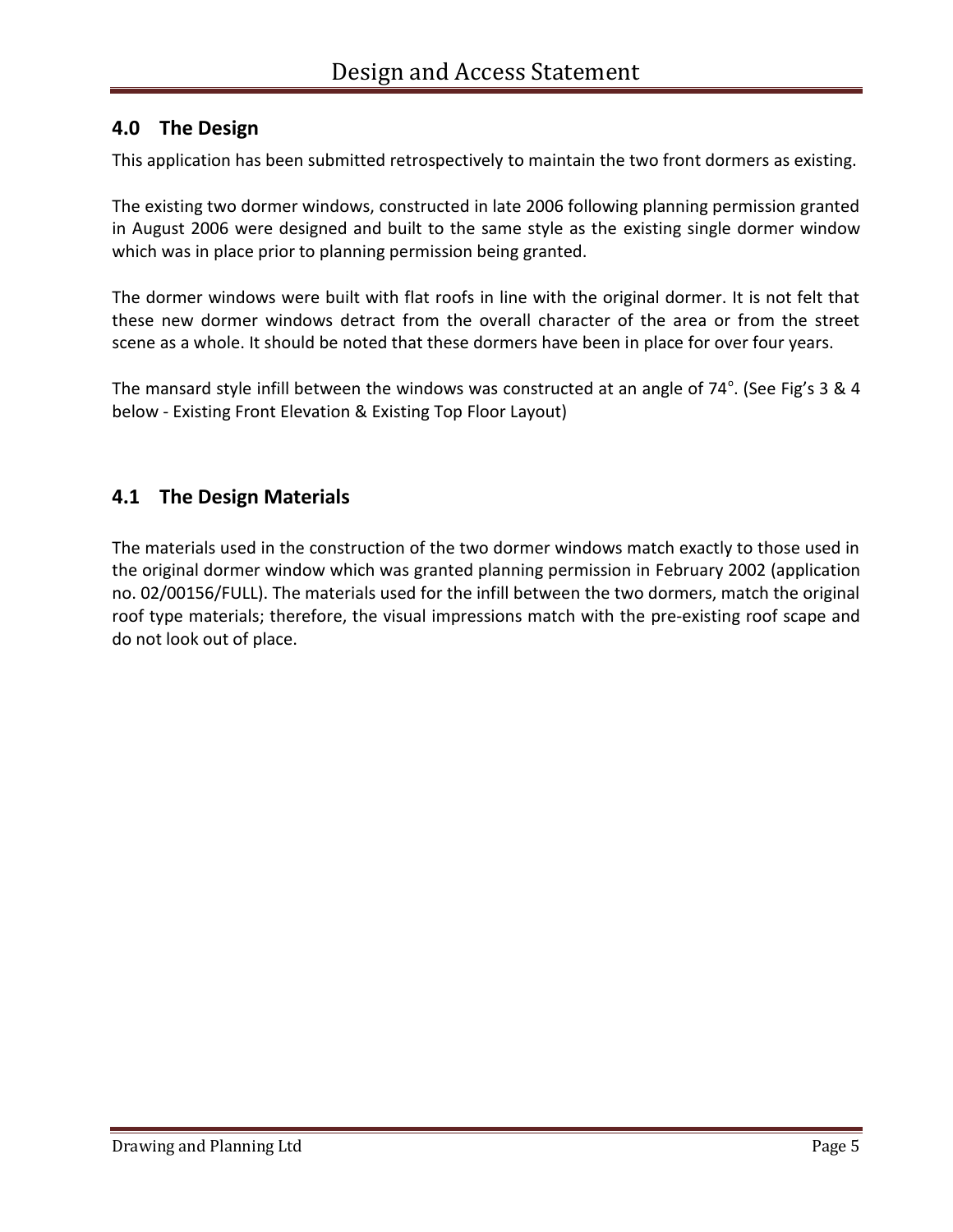

**Fig. 3 – Existing View:** Front elevation 15 Castellain Road



**Fig. 4 – Existing View:** Top floor layout 15 Castellain Road